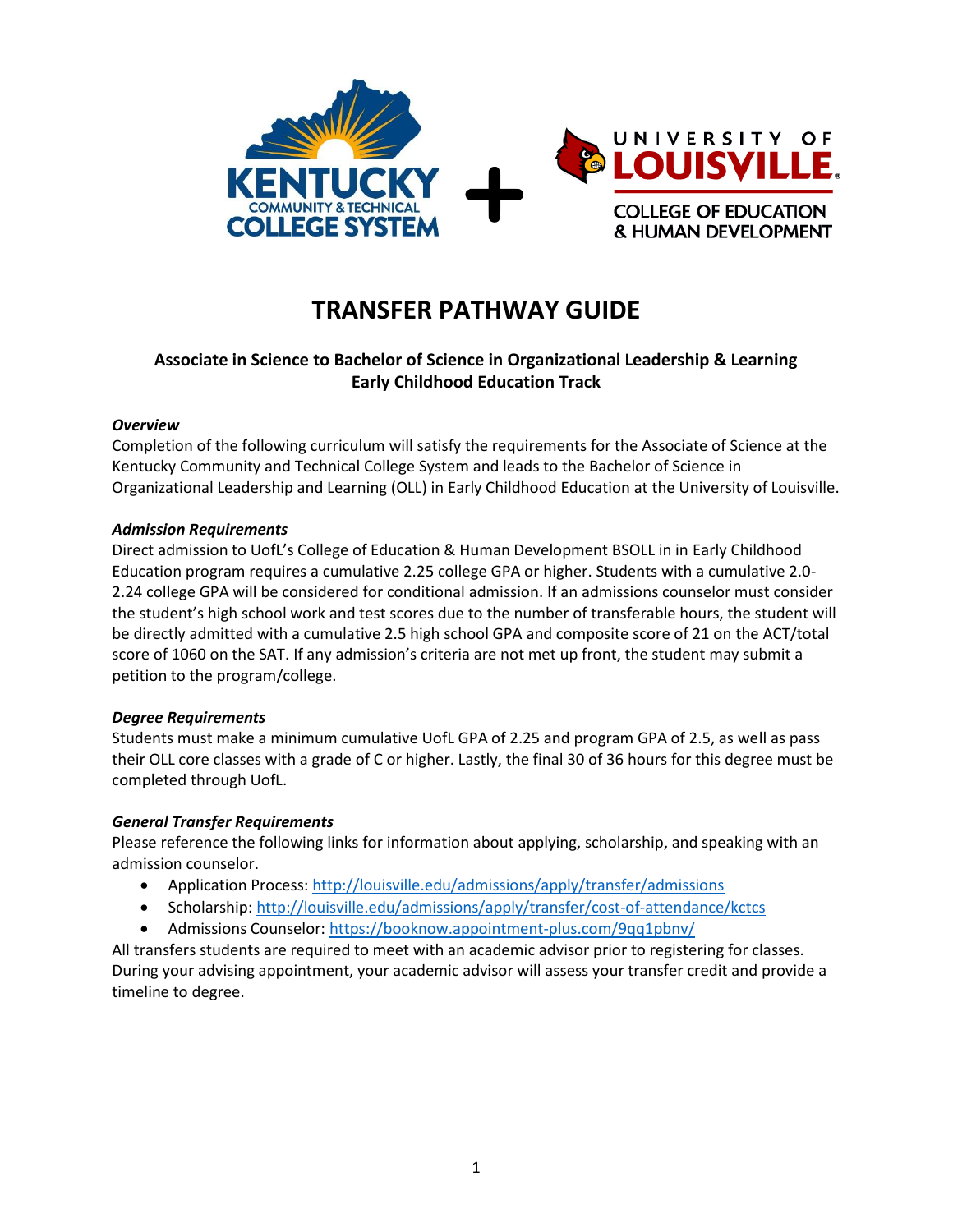## **KCTCS AS TO UNIVERSITY OF LOUISVILLE B.S. IN ORGANIZATIONAL LEADERSHIP AND LEARNING (OLL)**

### **Early Childhood Education Checklist**

| <b>KCTCS</b>   |                                                | <b>Credits</b> | UofL             |           |
|----------------|------------------------------------------------|----------------|------------------|-----------|
| Course         | <b>Course or Category</b>                      |                | <b>Course</b>    | Completed |
| <b>ENG 101</b> | Writing I                                      | 3              | <b>ENGL 101</b>  |           |
| <b>ENG 102</b> | Writing II                                     | 3              | <b>ENGL 102</b>  |           |
| <b>COM 181</b> | <b>Basic Public Speaking or</b>                | 3              | <b>COMM 111</b>  |           |
| OR 252         | Intro to Interpersonal Communication           |                | or 115           |           |
| HIS XXX        | Recommend: HIS 101, 102, 108 or 109            |                | <b>HIST 101,</b> |           |
|                |                                                | 3              | 102, 211 or      |           |
|                |                                                |                | 212              |           |
| TBS XXX        | Arts & Humanities: Humanities Course           | 3              | A/H XXX          |           |
| TBS XXX        | <b>Quantitative Reasoning</b>                  | 3              | <b>MATH XXX</b>  |           |
| TBS XXX        | Any KCTCS AS QR course                         | 3              | TBD XXX          |           |
| TBS XXX        | Natural Science Course with Lab                | 3-4            | TBD XXX          |           |
| TBS XXX        | <b>Natural Science Course</b>                  | 3              | TBD XXX          |           |
| TBS XXX        | Social & Behavioral Course*                    | 3              | TBD XXX          |           |
| TBS XXX        | Social & Behavioral Course*                    | 3              | TBD XXX          |           |
|                | <b>Subtotal General Education Core Courses</b> | 33-34          |                  |           |

#### **Category 1: KCTCS General Education Core Requirements (33 hours)**

TBS XXX means to be selected by KCTCS student.

TBD XXX means to be determined by University of Louisville based on course selected.

\*The Social and Behavioral Courses must represent two disciplines and be different from the courses taken for Arts and Heritage

Students should work with their KCTCS and UofL advisor to make sure Cultural Diversity requirements are met. If students are completing the AS prior to transferring, students should follow KCTCS General Education requirements as the AS will also Gen Ed Certify.

| <b>Category 2: KCTCS AS Requirements (6 hours)</b> |  |
|----------------------------------------------------|--|
|                                                    |  |

| <b>KCTCS</b><br><b>Course</b> | <b>Course or Category</b>                                   | <b>Credits</b> | <b>UofL</b><br>Course | Completed |
|-------------------------------|-------------------------------------------------------------|----------------|-----------------------|-----------|
| TBS XXX                       | Quantitative Reasoning or Natural Sciences<br>Course        |                | TBD XXX               |           |
| TBS XXX                       | <b>Quantitative Reasoning or Natural Sciences</b><br>Course |                | TBD XXX               |           |
|                               | <b>Subtotal AA/AS Requirement Courses</b>                   | 6              |                       |           |